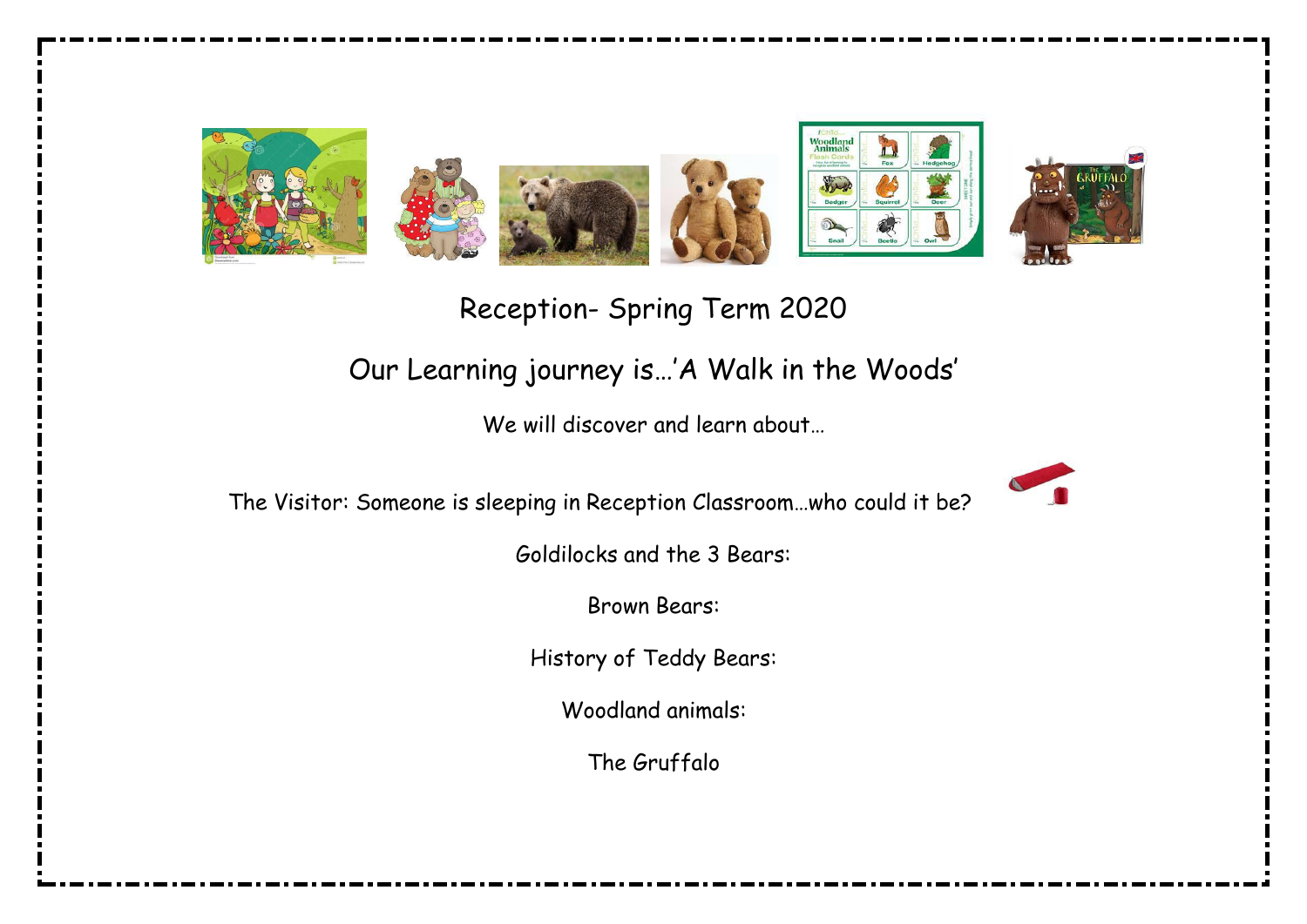# **Literacy**

### Communication and Language

Our role-play area becomes the 3 bear's cottage and after half term a woodland explorer's hut! As a whole class we will read fictional stories, poems and rhymes about bears, teddy bears and woodland animals. We will also study the stories of Goldilocks and the 3 bears, Owl Babies and the Gruffalo. Through non- fiction we will explore bears and woodland animals. We will also continue to develop the children's knowledge and understanding of letter sounds and we will also begin to develop the children's early reading and writing skills and strategies. Communication and Language The children will develop speaking and listening skills by using talk to organise, sequence and clarify thinking, ideas, feelings and events.



We support your child's healthy development and encourage children to recognise the importance of keeping healthy. We help children to develop an awareness of space around themselves and others and will provide children opportunities to move with control and coordination, linking movements to make a sequence and ultimately creating a bear hunt dance. We actively encourage the development of practical skills needed to dress/undress, eat skilfully and have personal independence in the bathroom.

Personal, Social and Emotional Development (including Education for

### personal relationships)



 During this topic we help children to feel safe and secure and give children the opportunity to recognise, name and deal with their feelings in a positive way. We ensure the children know who to go to when help is needed at home or at school. We actively encourage the children to interact and make good relationships with other children and adults. We will reflect on ways to act in a considerate way towards others and how we can listen to other people and play and work co-operatively.

### **Understanding of the World**

We will develop exploration and investigation skills learning about woodland habitats and woodland animals.

Children will be making and tasting porridge. They will be encouraged to notice changes when liquid and heat are added to the oats. They will also be encouraged discover their favourite porridge topping using their sense of taste.

They will begin to develop their sense of time, comparing and contrasting old and new teddy bears.

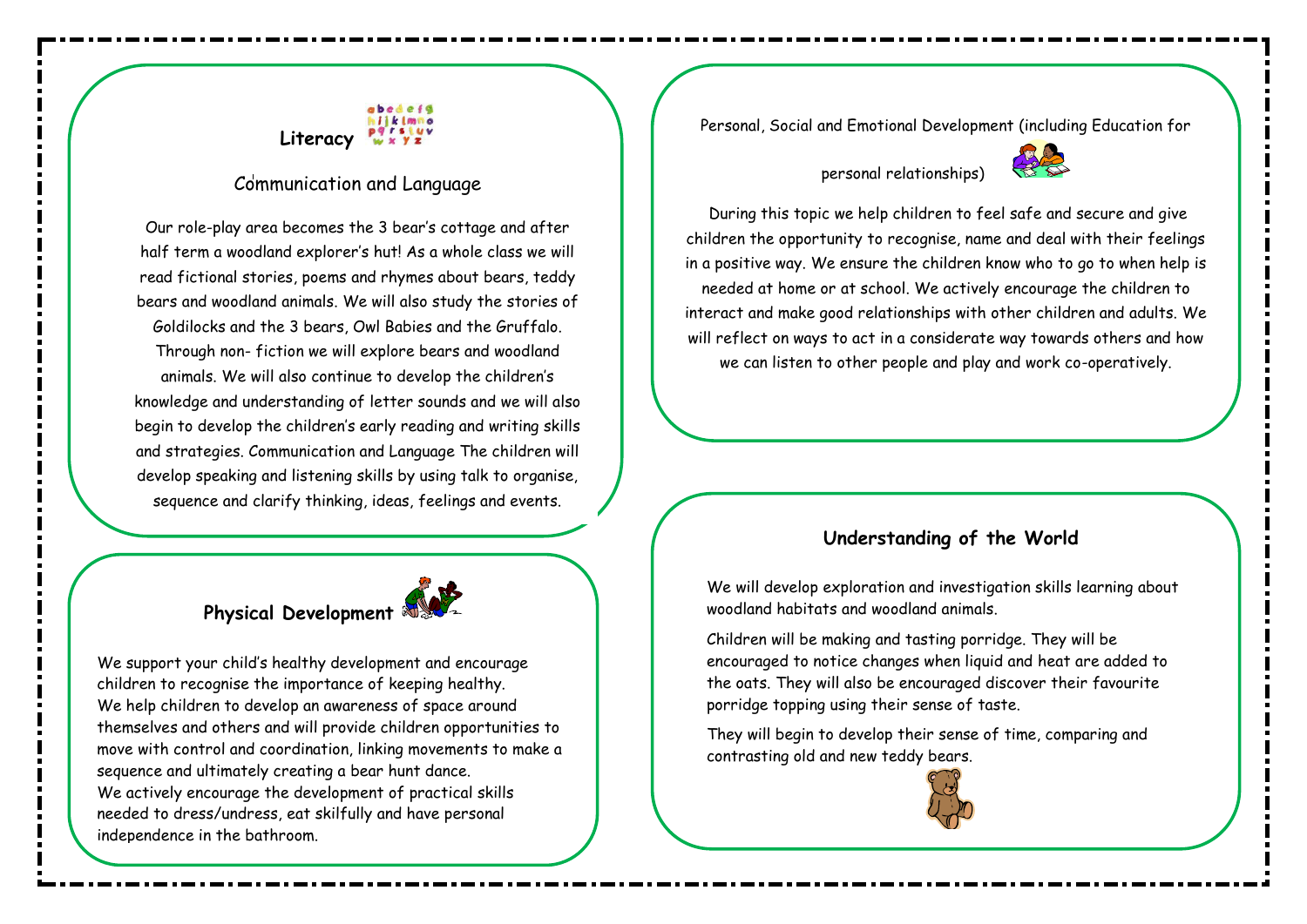### **Mathematics**



In number work the children will be learning to recite number names to 20 and beyond using number rhymes, songs and stories. They will also learn how to count forwards and backwards from a given number.

The children will be given opportunities to problem solve applying simple addition and subtraction.

We will start to introduce counting in1s, 2s, 5s and 10s The children will be encouraged to write numerals and record their work

### **Expressive arts and design**

We will be looking at the work of artist Andy Goldsworthy and will explore making art using natural materials in the same style as Goldsworthy.

They will be encouraged to explore colour, shape and texture.

They will also develop their imagination in art, music, design, dance and role play.

**Religious Education** 



**This term our come and see topics are: Celebrating- how we celebrate in Church** 

**Gathering – Parish family gathers to celebrate Eucharist** 

**Growing – Looking forward to Easter** 

**We will also look at Islam- special objects for Muslims**